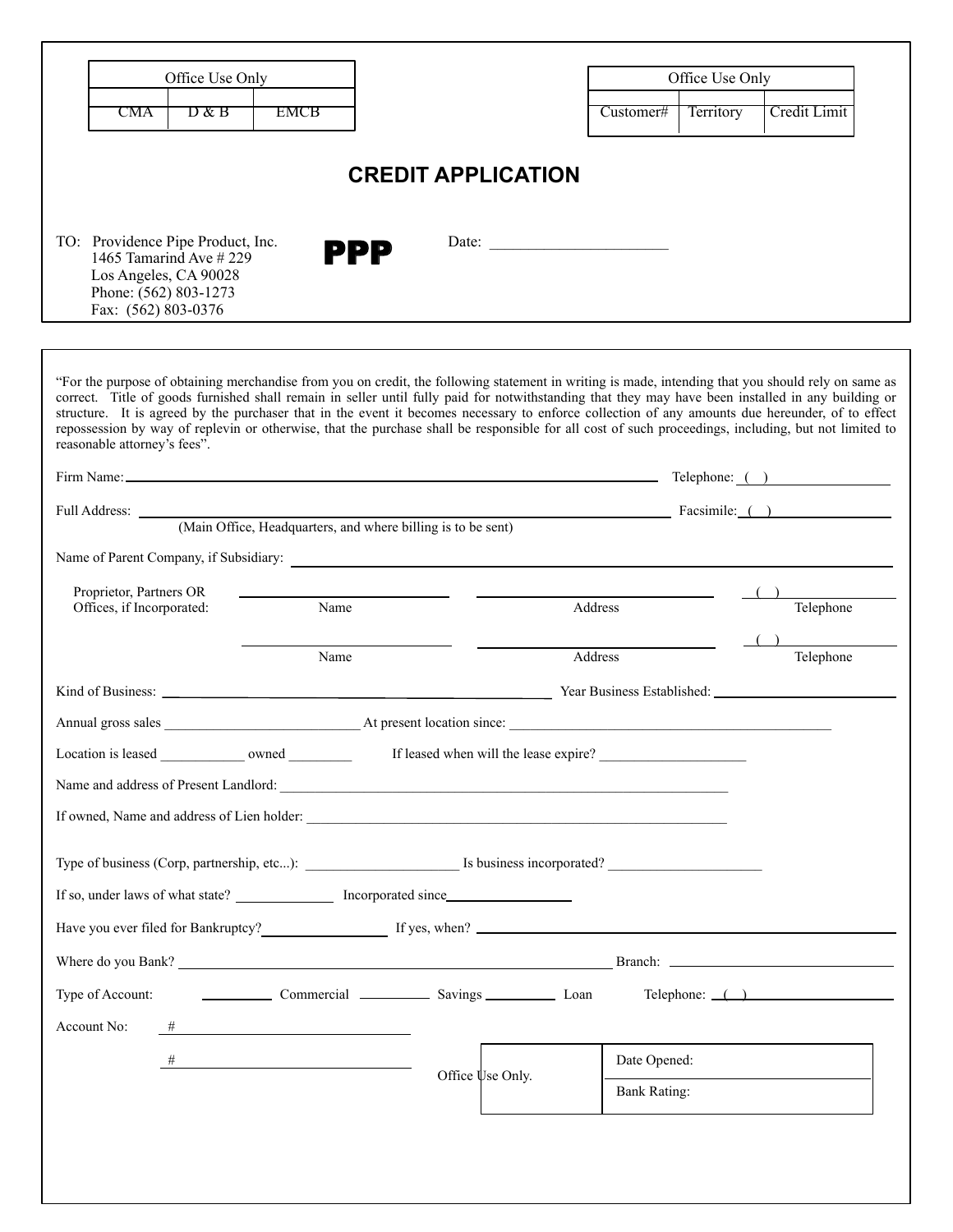|                  | Value: \$                                                                                                                                                                                                                                                                                                                                                                                                                                                                                                                                                                                                                                                                                                                                                                                                                                                                                                                                                                                                                                                                                                                                                                                                                                                                                                                                                                                                                                                                                                                                                                                                                                                                                                                                                                                                                                                                                                                                                                                                                                                                                                              |  |
|------------------|------------------------------------------------------------------------------------------------------------------------------------------------------------------------------------------------------------------------------------------------------------------------------------------------------------------------------------------------------------------------------------------------------------------------------------------------------------------------------------------------------------------------------------------------------------------------------------------------------------------------------------------------------------------------------------------------------------------------------------------------------------------------------------------------------------------------------------------------------------------------------------------------------------------------------------------------------------------------------------------------------------------------------------------------------------------------------------------------------------------------------------------------------------------------------------------------------------------------------------------------------------------------------------------------------------------------------------------------------------------------------------------------------------------------------------------------------------------------------------------------------------------------------------------------------------------------------------------------------------------------------------------------------------------------------------------------------------------------------------------------------------------------------------------------------------------------------------------------------------------------------------------------------------------------------------------------------------------------------------------------------------------------------------------------------------------------------------------------------------------------|--|
|                  | Mortgaged for: \$                                                                                                                                                                                                                                                                                                                                                                                                                                                                                                                                                                                                                                                                                                                                                                                                                                                                                                                                                                                                                                                                                                                                                                                                                                                                                                                                                                                                                                                                                                                                                                                                                                                                                                                                                                                                                                                                                                                                                                                                                                                                                                      |  |
|                  |                                                                                                                                                                                                                                                                                                                                                                                                                                                                                                                                                                                                                                                                                                                                                                                                                                                                                                                                                                                                                                                                                                                                                                                                                                                                                                                                                                                                                                                                                                                                                                                                                                                                                                                                                                                                                                                                                                                                                                                                                                                                                                                        |  |
|                  |                                                                                                                                                                                                                                                                                                                                                                                                                                                                                                                                                                                                                                                                                                                                                                                                                                                                                                                                                                                                                                                                                                                                                                                                                                                                                                                                                                                                                                                                                                                                                                                                                                                                                                                                                                                                                                                                                                                                                                                                                                                                                                                        |  |
|                  |                                                                                                                                                                                                                                                                                                                                                                                                                                                                                                                                                                                                                                                                                                                                                                                                                                                                                                                                                                                                                                                                                                                                                                                                                                                                                                                                                                                                                                                                                                                                                                                                                                                                                                                                                                                                                                                                                                                                                                                                                                                                                                                        |  |
|                  | Value of merchandise you now hold on consignment: $\mathcal{S}$                                                                                                                                                                                                                                                                                                                                                                                                                                                                                                                                                                                                                                                                                                                                                                                                                                                                                                                                                                                                                                                                                                                                                                                                                                                                                                                                                                                                                                                                                                                                                                                                                                                                                                                                                                                                                                                                                                                                                                                                                                                        |  |
| Consigned by:    |                                                                                                                                                                                                                                                                                                                                                                                                                                                                                                                                                                                                                                                                                                                                                                                                                                                                                                                                                                                                                                                                                                                                                                                                                                                                                                                                                                                                                                                                                                                                                                                                                                                                                                                                                                                                                                                                                                                                                                                                                                                                                                                        |  |
|                  |                                                                                                                                                                                                                                                                                                                                                                                                                                                                                                                                                                                                                                                                                                                                                                                                                                                                                                                                                                                                                                                                                                                                                                                                                                                                                                                                                                                                                                                                                                                                                                                                                                                                                                                                                                                                                                                                                                                                                                                                                                                                                                                        |  |
|                  | of month following purchase. All accounts are due and payable at the remittance address shown on the seller's invoice. Applicant agrees that each of the<br>terms and conditions of sale stated on the seller's invoice shall be a term of the contract of each sale from seller to applicant. Applicant acknowledges that<br>monthly service charge will be made on all sums due to seller which have not been paid within thirty (30) days from the invoice date and applicant agrees to<br>promptly pay said service charge. The service charge shall be 1½ % per month but not to exceed the highest amount lawfully allowed by contract in the state<br>in which this application is executed, it shall be made on the thirty first (31") day after the original invoice date, and an additional service charge, computed on<br>the same basis, shall be made every thirty (30) days thereafter. If for any reason seller receives as a service charge an amount in excess of said highest<br>amount lawfully allowed by contract, such excess amount shall be applied to the reduction of the unpaid invoice balance due and shall not be treated as a<br>service charge. Waiver of any one or more service shall not be deemed to be a waiver of future service charges. Applicant further agrees that with regard to<br>service charges, applicant and seller are parties to a written contract. If seller commences litigation or employs attorneys in order to secure payment of any<br>sums due to it from applicant, the applicant agrees to pay a reasonable attorneys fee in addition to all other sums due. Applicant agrees to notify seller in<br>writing of any change in ownership of status of ownership and further agrees that all charges incurred will remain the responsibility of applicant unless agreed to<br>by seller in writing. The undersigned warrants that the above agreement has been carefully read and that applicant understands the same.<br>Applicant authorizes seller to obtain credit and financial information concerning the applicant at any time and from any source. |  |
| <b>SIGNATURE</b> | <b>APPLICANT'S SOCIAL SECURITY OR PIN</b>                                                                                                                                                                                                                                                                                                                                                                                                                                                                                                                                                                                                                                                                                                                                                                                                                                                                                                                                                                                                                                                                                                                                                                                                                                                                                                                                                                                                                                                                                                                                                                                                                                                                                                                                                                                                                                                                                                                                                                                                                                                                              |  |
| <b>SIGNED BY</b> |                                                                                                                                                                                                                                                                                                                                                                                                                                                                                                                                                                                                                                                                                                                                                                                                                                                                                                                                                                                                                                                                                                                                                                                                                                                                                                                                                                                                                                                                                                                                                                                                                                                                                                                                                                                                                                                                                                                                                                                                                                                                                                                        |  |
|                  |                                                                                                                                                                                                                                                                                                                                                                                                                                                                                                                                                                                                                                                                                                                                                                                                                                                                                                                                                                                                                                                                                                                                                                                                                                                                                                                                                                                                                                                                                                                                                                                                                                                                                                                                                                                                                                                                                                                                                                                                                                                                                                                        |  |
|                  | <b>PERSONAL GUARANTY</b>                                                                                                                                                                                                                                                                                                                                                                                                                                                                                                                                                                                                                                                                                                                                                                                                                                                                                                                                                                                                                                                                                                                                                                                                                                                                                                                                                                                                                                                                                                                                                                                                                                                                                                                                                                                                                                                                                                                                                                                                                                                                                               |  |
|                  | The undersigned, jointly and severally, in consideration of the monthly billing privileges being extended to the above-named applicant, do hereby<br>unconditionally guarantee and promise to pay any and all obligations of said applicant which have in the past or may in the future be owing to seller on open-<br>account or otherwise, including without limitation service charges and attorneys fees. The undersigned waive any right to require seller to proceed against<br>applicant or pursue any other remedy and any statute of limitations pertaining hereto; and the undersigned further waive all presentments, demands for<br>performance, notice of non-performance, protests, notice of protest, notice of dishonor and notices of acceptance of this guarantee and of the incurrence or<br>modification of existing or additional indebtedness. No delay in the enforcement of this personal guarantee shall affect the liability of any of the undersigned.                                                                                                                                                                                                                                                                                                                                                                                                                                                                                                                                                                                                                                                                                                                                                                                                                                                                                                                                                                                                                                                                                                                                      |  |

**Guarantor authorizes seller to obtain credit and financial information concerning the guarantor at anytime and from any source.** 

**Executed at \_\_\_\_\_\_\_\_\_\_\_\_\_\_\_\_\_\_\_\_\_\_\_\_\_\_\_\_\_\_\_, on this \_\_\_\_\_\_\_\_\_\_day of \_\_\_\_\_\_\_\_\_\_\_\_\_\_\_\_, 20\_\_\_\_\_\_** 

 **Guarantor's Signature Soc. Sec. No. Guarantor's Signature Soc. Sec. No.** 

 $\mathcal{L}_\text{max} = \frac{1}{2} \sum_{i=1}^{n} \frac{1}{2} \sum_{i=1}^{n} \frac{1}{2} \sum_{i=1}^{n} \frac{1}{2} \sum_{i=1}^{n} \frac{1}{2} \sum_{i=1}^{n} \frac{1}{2} \sum_{i=1}^{n} \frac{1}{2} \sum_{i=1}^{n} \frac{1}{2} \sum_{i=1}^{n} \frac{1}{2} \sum_{i=1}^{n} \frac{1}{2} \sum_{i=1}^{n} \frac{1}{2} \sum_{i=1}^{n} \frac{1}{2} \sum_{i=1}^{n} \frac{1$